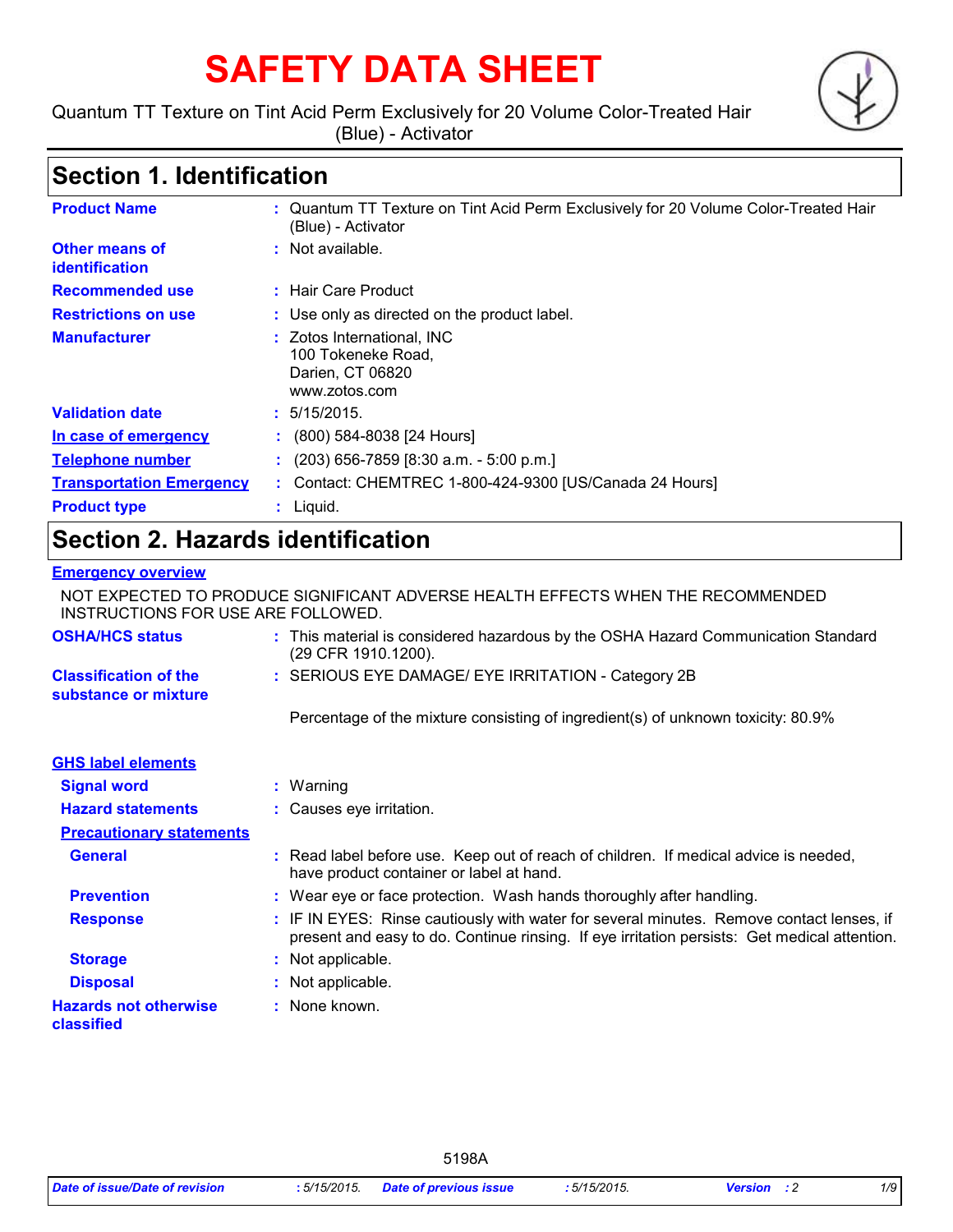### **Section 3. Composition/information on ingredients**

**Substance/mixture :**

```
Mixture
```
**United States**

| <b>Name</b> | 70    | <b>CAS number</b> |
|-------------|-------|-------------------|
| glycerol    | 18.98 | $56 - 81 - 5$     |

Any concentration shown as a range is to protect confidentiality or is due to batch variation.

**There are no additional ingredients present which, within the current knowledge of the supplier and in the concentrations applicable, are classified as hazardous to health or the environment and hence require reporting in this section.**

**Occupational exposure limits, if available, are listed in Section 8.**

### **Section 4. First aid measures**

| <b>Description of necessary first aid measures</b> |                                    |
|----------------------------------------------------|------------------------------------|
| Eye contact                                        | : Flush with plenty of water for a |

| <b>Eye contact</b>                | : Flush with plenty of water for at least 15 minutes, occasionally lifting the upper and<br>lower eyelids. Seek medical attention.  |
|-----------------------------------|-------------------------------------------------------------------------------------------------------------------------------------|
| <b>Inhalation</b>                 | : Remove victim to fresh air and keep at rest in a position comfortable for breathing. Get<br>medical attention if you feel unwell. |
| <b>Skin contact</b>               | : Wash contaminated skin with soap and water. Remove contaminated clothing and<br>shoes. Wash clothing before reuse.                |
| <b>Ingestion</b>                  | : Get medical attention immediately.                                                                                                |
|                                   | Indication of immediate medical attention and special treatment needed, if necessary                                                |
| <b>Notes to physician</b>         | : Treat symptomatically.                                                                                                            |
| <b>Specific treatments</b>        | : No specific treatment.                                                                                                            |
| <b>Protection of first-aiders</b> | : Use suitable protective equipment (section 8).                                                                                    |

#### **See toxicological information (Section 11)**

### **Section 5. Fire-fighting measures**

| <b>Extinguishing media</b>                               |                                                                                                                                                                                                     |
|----------------------------------------------------------|-----------------------------------------------------------------------------------------------------------------------------------------------------------------------------------------------------|
| <b>Suitable extinguishing</b><br>media                   | : Use an extinguishing agent suitable for the surrounding fire.                                                                                                                                     |
| <b>Unsuitable extinguishing</b><br>media                 | : None known.                                                                                                                                                                                       |
| <b>Specific hazards arising</b><br>from the chemical     | : In a fire or if heated, a pressure increase will occur and the container may burst.                                                                                                               |
| <b>Hazardous thermal</b><br>decomposition products       | Decomposition products may include the following materials:<br>carbon dioxide<br>carbon monoxide<br>sulfur oxides                                                                                   |
| <b>Special protective actions</b><br>for fire-fighters   | : Promptly isolate the scene by removing all persons from the vicinity of the incident if<br>there is a fire. No action shall be taken involving any personal risk or without suitable<br>training. |
| <b>Special protective</b><br>equipment for fire-fighters | Fire-fighters should wear appropriate protective equipment and self-contained breathing<br>apparatus (SCBA) with a full face-piece operated in positive pressure mode.                              |
|                                                          |                                                                                                                                                                                                     |

| 2/9<br>: 5/15/2015.<br>Date of issue/Date of revision<br>5/15/2015.<br>Date of previous issue<br>Version |
|----------------------------------------------------------------------------------------------------------|
|----------------------------------------------------------------------------------------------------------|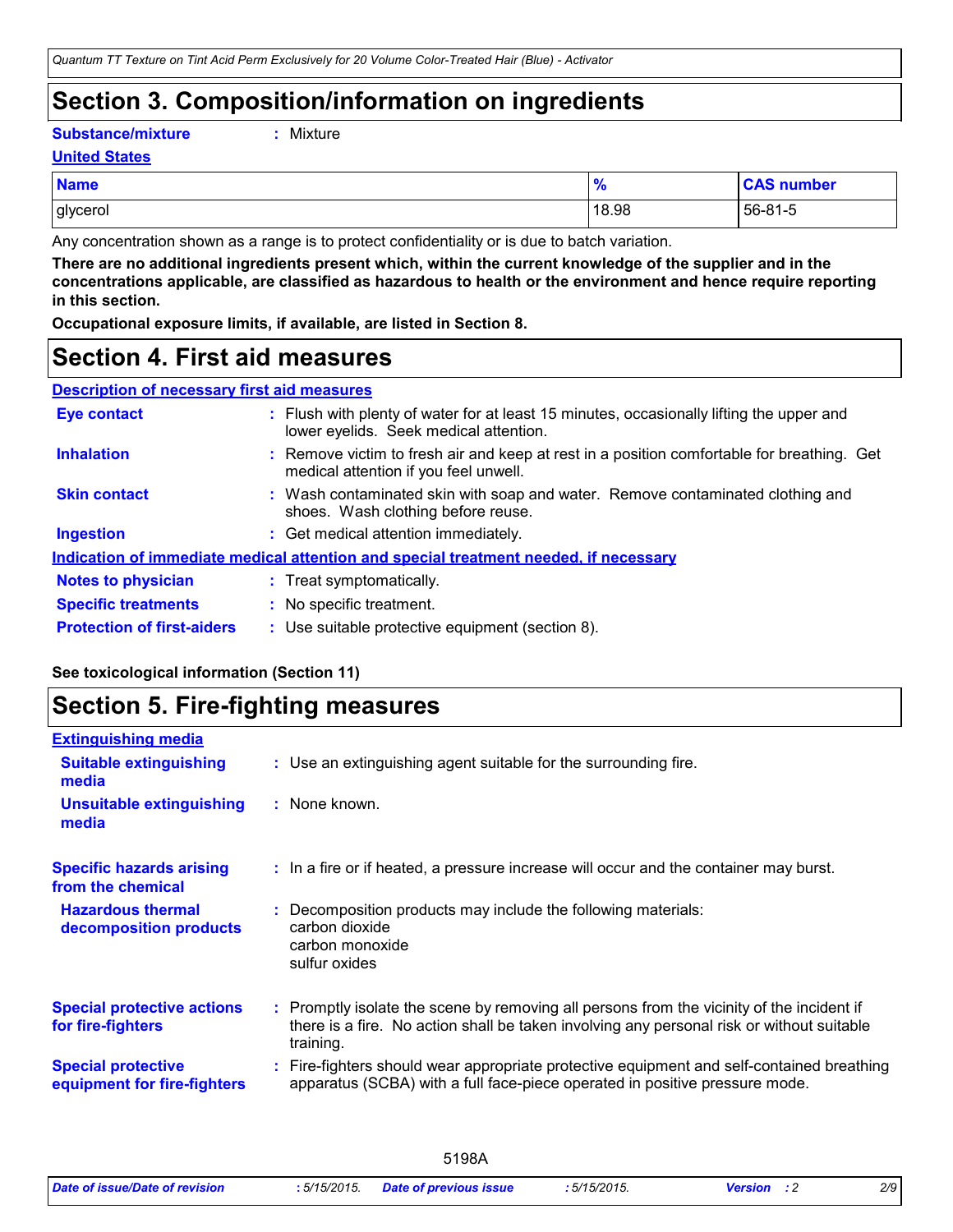*Quantum TT Texture on Tint Acid Perm Exclusively for 20 Volume Color-Treated Hair (Blue) - Activator*

### **Section 6. Accidental release measures**

|                                  | Personal precautions, protective equipment and emergency procedures |                                                                                                                                                                                                                                                                                                                                                                                                                  |  |  |  |
|----------------------------------|---------------------------------------------------------------------|------------------------------------------------------------------------------------------------------------------------------------------------------------------------------------------------------------------------------------------------------------------------------------------------------------------------------------------------------------------------------------------------------------------|--|--|--|
| For non-emergency<br>personnel   |                                                                     | : No action shall be taken involving any personal risk or without suitable training.<br>Evacuate surrounding areas. Keep unnecessary and unprotected personnel from<br>entering. Do not touch or walk through spilled material. Avoid breathing vapor or mist.<br>Provide adequate ventilation. Wear appropriate respirator when ventilation is<br>inadequate. Put on appropriate personal protective equipment. |  |  |  |
| For emergency responders :       |                                                                     | If specialised clothing is required to deal with the spillage, take note of any information<br>in Section 8 on suitable and unsuitable materials. See also the information in "For non-<br>emergency personnel".                                                                                                                                                                                                 |  |  |  |
| <b>Environmental precautions</b> |                                                                     | : Avoid dispersal of spilled material and runoff and contact with soil, waterways, drains<br>and sewers. Inform the relevant authorities if the product has caused environmental<br>pollution (sewers, waterways, soil or air).                                                                                                                                                                                  |  |  |  |

#### **Methods and materials for containment and cleaning up**

| <b>Small spill</b> | : Stop leak if without risk. Dilute with water and mop up if water-soluble.                                                                                                                                                                                                                                                                                                                                                       |
|--------------------|-----------------------------------------------------------------------------------------------------------------------------------------------------------------------------------------------------------------------------------------------------------------------------------------------------------------------------------------------------------------------------------------------------------------------------------|
| <b>Large spill</b> | : Stop leak if without risk. Contain and collect spillage with non-combustible, absorbent<br>material e.g. sand, earth, vermiculite or diatomaceous earth and place in container for<br>disposal according to local regulations (see Section 13). Contaminated absorbent<br>material may pose the same hazard as the spilled product. Note: see Section 1 for<br>emergency contact information and Section 13 for waste disposal. |

### **Section 7. Handling and storage**

#### **Precautions for safe handling**

| <b>Protective measures</b>                                                       |     | : Put on appropriate personal protective equipment (see Section 8). Do not ingest. Avoid<br>contact with eyes, skin and clothing. Avoid breathing vapor or mist.                                                                                                                   |
|----------------------------------------------------------------------------------|-----|------------------------------------------------------------------------------------------------------------------------------------------------------------------------------------------------------------------------------------------------------------------------------------|
| <b>Advice on general</b><br>occupational hygiene                                 |     | : Eating, drinking and smoking should be prohibited in areas where this material is<br>handled, stored and processed. Remove contaminated clothing and protective<br>equipment before entering eating areas. See also Section 8 for additional information<br>on hygiene measures. |
| <b>Conditions for safe storage,</b><br>including any<br><b>incompatibilities</b> | -11 | Store in accordance with local regulations. Store in original container protected from<br>direct sunlight in a dry, cool and well-ventilated area, away from incompatible materials<br>(see Section 10) and food and drink.                                                        |

### **Section 8. Exposure controls/personal protection**

#### **United States**

#### **Control parameters**

#### **Occupational exposure limits**

| <b>Ingredient name</b> | <b>Exposure limits</b>                                                                                                                                                                                                                                                                                                               |
|------------------------|--------------------------------------------------------------------------------------------------------------------------------------------------------------------------------------------------------------------------------------------------------------------------------------------------------------------------------------|
| glycerol               | OSHA PEL 1989 (United States, 3/1989).<br>TWA: 5 mg/m <sup>3</sup> 8 hours. Form: Respirable<br>fraction<br>TWA: 10 mg/m <sup>3</sup> 8 hours. Form: Total dust<br><b>OSHA PEL (United States, 2/2013).</b><br>TWA: 5 mg/m <sup>3</sup> 8 hours. Form: Respirable<br>fraction<br>TWA: 15 mg/m <sup>3</sup> 8 hours. Form: Total dust |

#### **Appropriate engineering controls**

**:** Good general ventilation should be sufficient to control worker exposure to airborne contaminants.

| Date of issue/Date of revision | : 5/15/2015.<br>. | Date of previous issue<br>. | 5/15/2015 | Version | 3/9 |
|--------------------------------|-------------------|-----------------------------|-----------|---------|-----|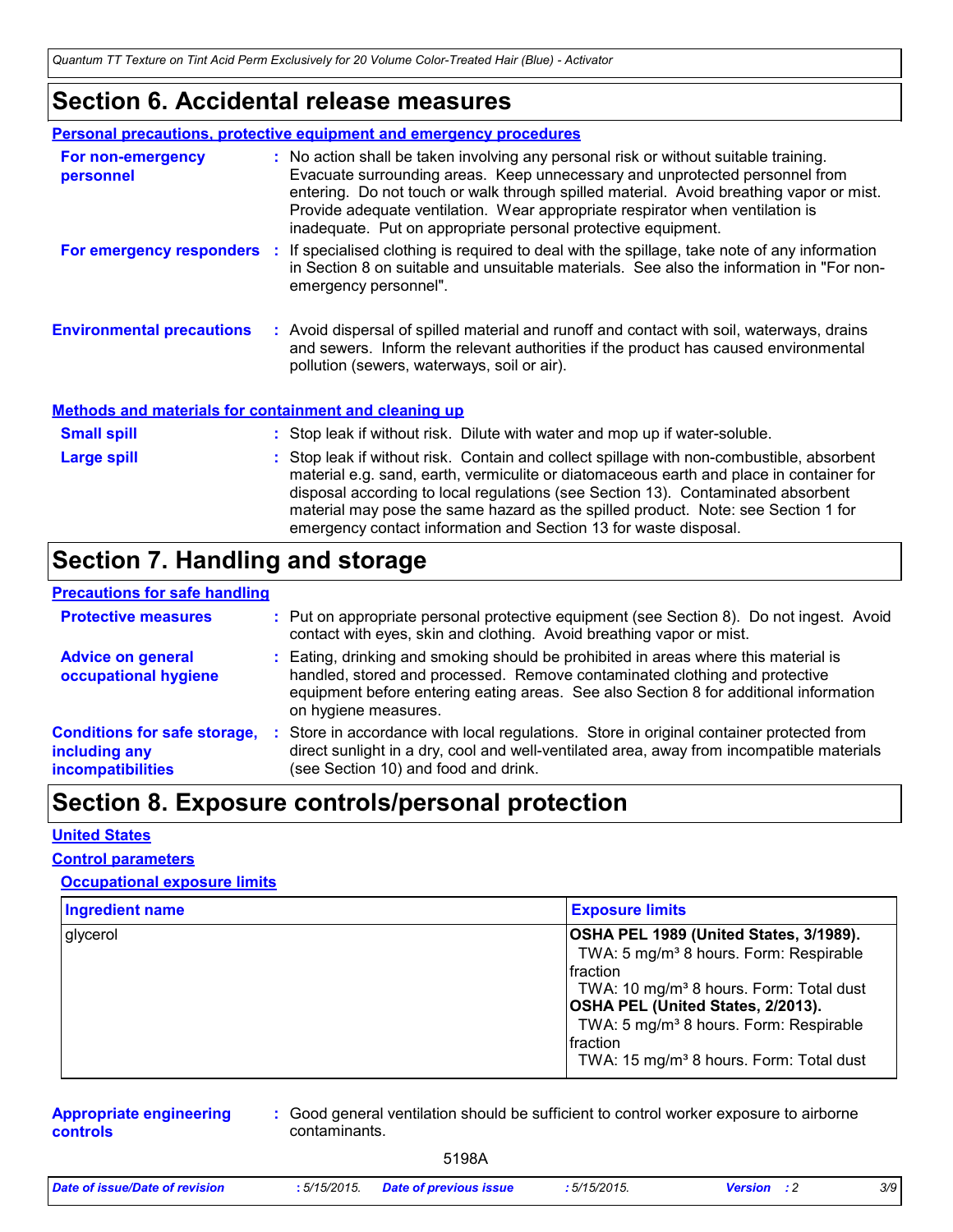### **Section 8. Exposure controls/personal protection**

| <b>Environmental exposure</b> | Emissions from ventilation or work process equipment should be checked to ensure     |
|-------------------------------|--------------------------------------------------------------------------------------|
| <b>controls</b>               | they comply with the requirements of environmental protection legislation. In some   |
|                               | cases, fume scrubbers, filters or engineering modifications to the process equipment |
|                               | will be necessary to reduce emissions to acceptable levels.                          |

| Individual protection measures |
|--------------------------------|
|--------------------------------|

| <b>Hygiene measures</b>       | $\mathbf{r}$                                                                                                                                                                                                                                                                                                               |
|-------------------------------|----------------------------------------------------------------------------------------------------------------------------------------------------------------------------------------------------------------------------------------------------------------------------------------------------------------------------|
| <b>Hygiene measures</b>       | : Avoid contact with skin and eyes. If in eyes or on skin, rinse well with water. When<br>using do not eat, drink or smoke.                                                                                                                                                                                                |
| <b>Eye/face protection</b>    | : Wear eye/face protection.                                                                                                                                                                                                                                                                                                |
| <b>Skin protection</b>        |                                                                                                                                                                                                                                                                                                                            |
| <b>Hand protection</b>        | : Wear suitable gloves.                                                                                                                                                                                                                                                                                                    |
| <b>Body protection</b>        | : Wear suitable protective clothing.                                                                                                                                                                                                                                                                                       |
| <b>Other skin protection</b>  | : Appropriate footwear and any additional skin protection measures should be selected<br>based on the task being performed and the risks involved and should be approved by a<br>specialist before handling this product.                                                                                                  |
| <b>Other skin protection</b>  | : Appropriate footwear and any additional skin protection measures should be selected<br>based on the task being performed and the risks involved and should be approved by a<br>specialist before handling this product.                                                                                                  |
| <b>Respiratory protection</b> | : Use a properly fitted, air-purifying or air-fed respirator complying with an approved<br>standard if a risk assessment indicates this is necessary. Respirator selection must be<br>based on known or anticipated exposure levels, the hazards of the product and the safe<br>working limits of the selected respirator. |

**Consult local authorities for acceptable exposure limits.**

### **Section 9. Physical and chemical properties**

| : Liquid. [Viscous liquid.]              |
|------------------------------------------|
| : Clear. Hazy                            |
| : Mild. Sulfurous.                       |
| : $>212^{\circ}$ C ( $>413.6^{\circ}$ F) |
| : Closed cup: Not applicable.            |
| $: 1.2 \text{ to } 1.4$                  |
|                                          |

### **Section 10. Stability and reactivity**

| <b>Reactivity</b>                            | : No specific test data related to reactivity available for this product or its ingredients.              |  |  |  |  |  |  |
|----------------------------------------------|-----------------------------------------------------------------------------------------------------------|--|--|--|--|--|--|
| <b>Chemical stability</b>                    | : The product is stable.                                                                                  |  |  |  |  |  |  |
| <b>Possibility of hazardous</b><br>reactions | : Under normal conditions of storage and use, hazardous reactions will not occur.                         |  |  |  |  |  |  |
| <b>Conditions to avoid</b>                   | : No specific data.                                                                                       |  |  |  |  |  |  |
| <b>Incompatible materials</b>                | : No specific data.                                                                                       |  |  |  |  |  |  |
| <b>Hazardous decomposition</b><br>products   | : Under normal conditions of storage and use, hazardous decomposition products should<br>not be produced. |  |  |  |  |  |  |
|                                              | 5198A                                                                                                     |  |  |  |  |  |  |
| <b>Date of issue/Date of revision</b>        | 4/9<br>:5/15/2015.<br>:5/15/2015.<br><b>Date of previous issue</b><br><b>Version</b> : 2                  |  |  |  |  |  |  |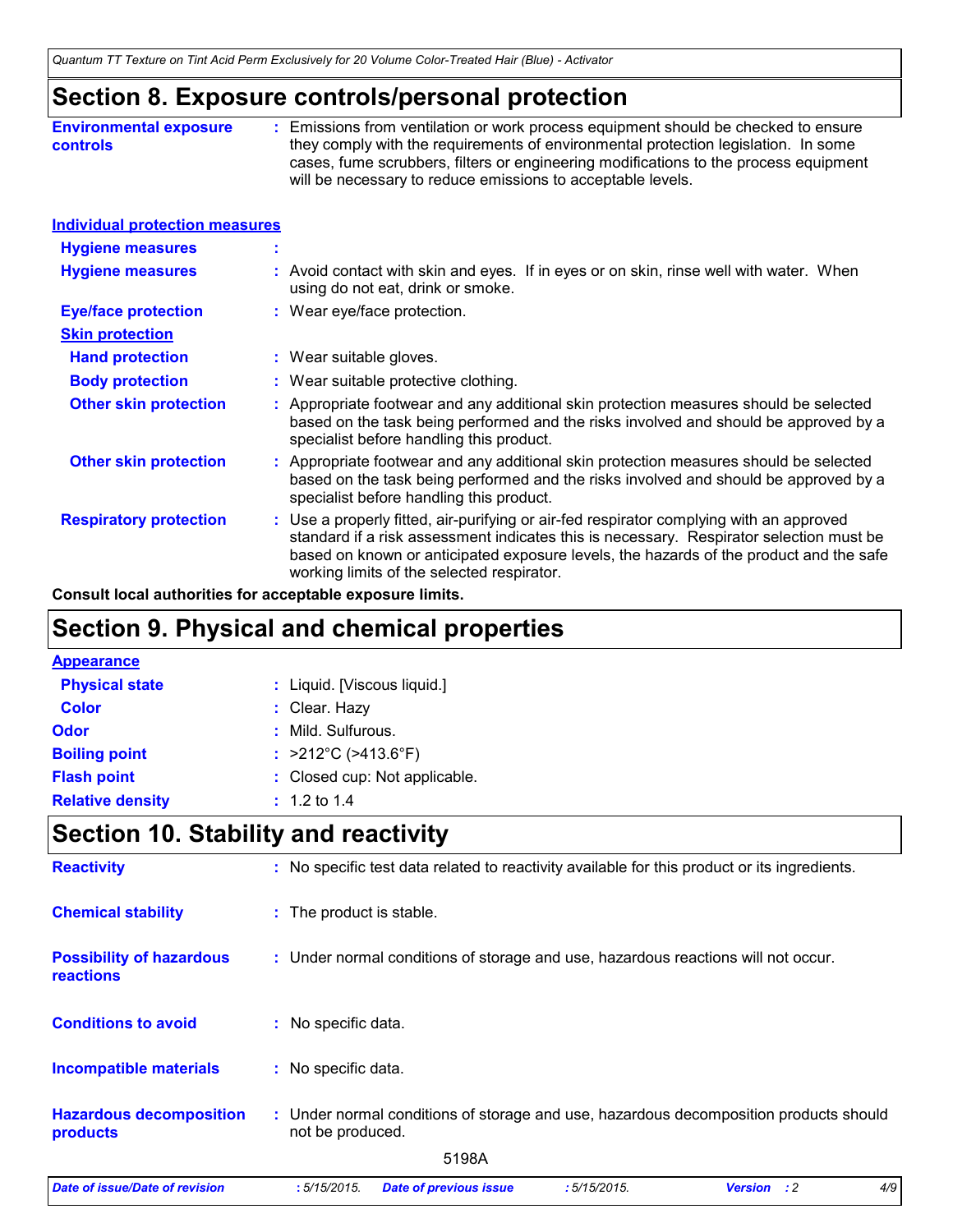### **Section 11. Toxicological information**

#### **United States**

#### **Information on toxicological effects**

#### **Acute toxicity**

| <b>Product/ingredient name</b> | <b>Result</b> | <b>Species</b> | <b>Dose</b> | <b>Exposure</b> |
|--------------------------------|---------------|----------------|-------------|-----------------|
| glycerol                       | LD50 Oral     | Rat            | 12600 mg/kg |                 |

#### **Irritation/Corrosion**

| <b>Product/ingredient name</b> | <b>Result</b>        | <b>Species</b> | <b>Score</b> | <b>Exposure</b>              | <b>Observation</b> |
|--------------------------------|----------------------|----------------|--------------|------------------------------|--------------------|
| glycerol                       | Eyes - Mild irritant | Rabbit         |              | 24 hours 500<br>milligrams   |                    |
|                                | Skin - Mild irritant | Rabbit         |              | l 24 hours 500<br>milligrams |                    |

#### **Sensitization**

Not available.

#### **Mutagenicity**

Not available.

#### **Carcinogenicity**

Not available.

#### **Reproductive toxicity**

Not available.

#### **Teratogenicity**

Not available.

#### **Specific target organ toxicity (single exposure)**

Not available.

#### **Specific target organ toxicity (repeated exposure)**

Not available.

#### **Aspiration hazard**

Not available.

#### **Information on the likely routes of exposure :** Not available.

#### **Potential acute health effects**

| <b>Eye contact</b>  | : Causes eye irritation.                                                           |  |  |  |
|---------------------|------------------------------------------------------------------------------------|--|--|--|
| <b>Inhalation</b>   | : No known significant effects or critical hazards.                                |  |  |  |
| <b>Skin contact</b> | : No known significant effects or critical hazards.                                |  |  |  |
| <b>Ingestion</b>    | : May be irritating to mouth, throat and stomach.                                  |  |  |  |
|                     | Symptoms related to the physical, chemical and toxicological characteristics       |  |  |  |
| Eye contact         | : Adverse symptoms may include the following:<br>irritation<br>watering<br>redness |  |  |  |
| <b>Inhalation</b>   | : No specific data.                                                                |  |  |  |
| <b>Skin contact</b> | : No specific data.                                                                |  |  |  |
| <b>Ingestion</b>    | : No specific data.                                                                |  |  |  |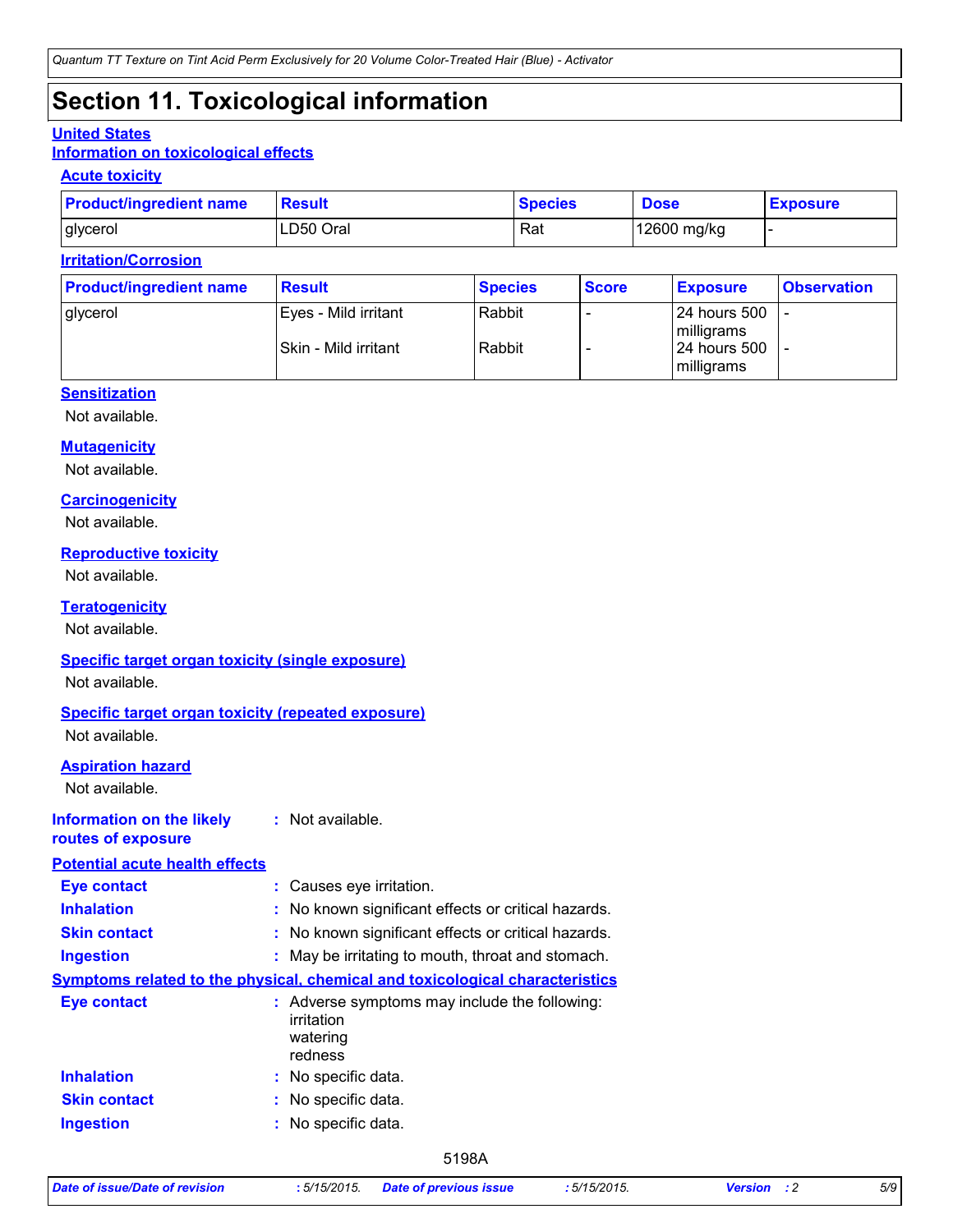### **Section 11. Toxicological information**

|                                                   | Delayed and immediate effects and also chronic effects from short and long term exposure |
|---------------------------------------------------|------------------------------------------------------------------------------------------|
| <b>Short term exposure</b>                        |                                                                                          |
| <b>Potential immediate</b><br><b>effects</b>      | : Not available.                                                                         |
| <b>Potential delayed effects</b>                  | : Not available.                                                                         |
| Long term exposure                                |                                                                                          |
| <b>Potential immediate</b>                        | $:$ Not available.                                                                       |
| <b>effects</b>                                    |                                                                                          |
| <b>Potential delayed effects : Not available.</b> |                                                                                          |
| <b>Potential chronic health effects</b>           |                                                                                          |
| Not available.                                    |                                                                                          |
| <b>General</b>                                    | : No known significant effects or critical hazards.                                      |
| <b>Carcinogenicity</b>                            | : No known significant effects or critical hazards.                                      |
| <b>Mutagenicity</b>                               | : No known significant effects or critical hazards.                                      |
| <b>Teratogenicity</b>                             | : No known significant effects or critical hazards.                                      |
| <b>Developmental effects</b>                      | : No known significant effects or critical hazards.                                      |
| <b>Fertility effects</b>                          | : No known significant effects or critical hazards.                                      |
| <b>Numerical measures of toxicity</b>             |                                                                                          |
| <b>Acute toxicity estimates</b>                   |                                                                                          |
| Not available.                                    |                                                                                          |

### **Section 12. Ecological information**

#### **United States**

#### **Toxicity**

Not available.

#### **Persistence and degradability**

#### Not available.

#### **Bioaccumulative potential**

| <b>Product/ingredient name</b> | $\blacksquare$ Log $\mathsf{P}_{\mathsf{ow}}$ | <b>BCF</b> | Potential |
|--------------------------------|-----------------------------------------------|------------|-----------|
| glycerol                       | $-1.76$                                       |            | low       |

#### **Mobility in soil**

| <b>Soil/water partition</b>           | : Not available. |
|---------------------------------------|------------------|
| <b>coefficient</b> (K <sub>oc</sub> ) |                  |

**Other adverse effects** : No known significant effects or critical hazards.

### **Section 13. Disposal considerations**

#### **Disposal methods :**

Disposal of this product, solutions and any by-products should at all times comply with the requirements of environmental protection and waste disposal legislation and any regional local authority requirements. Care should be taken when handling emptied containers that have not been cleaned or rinsed out.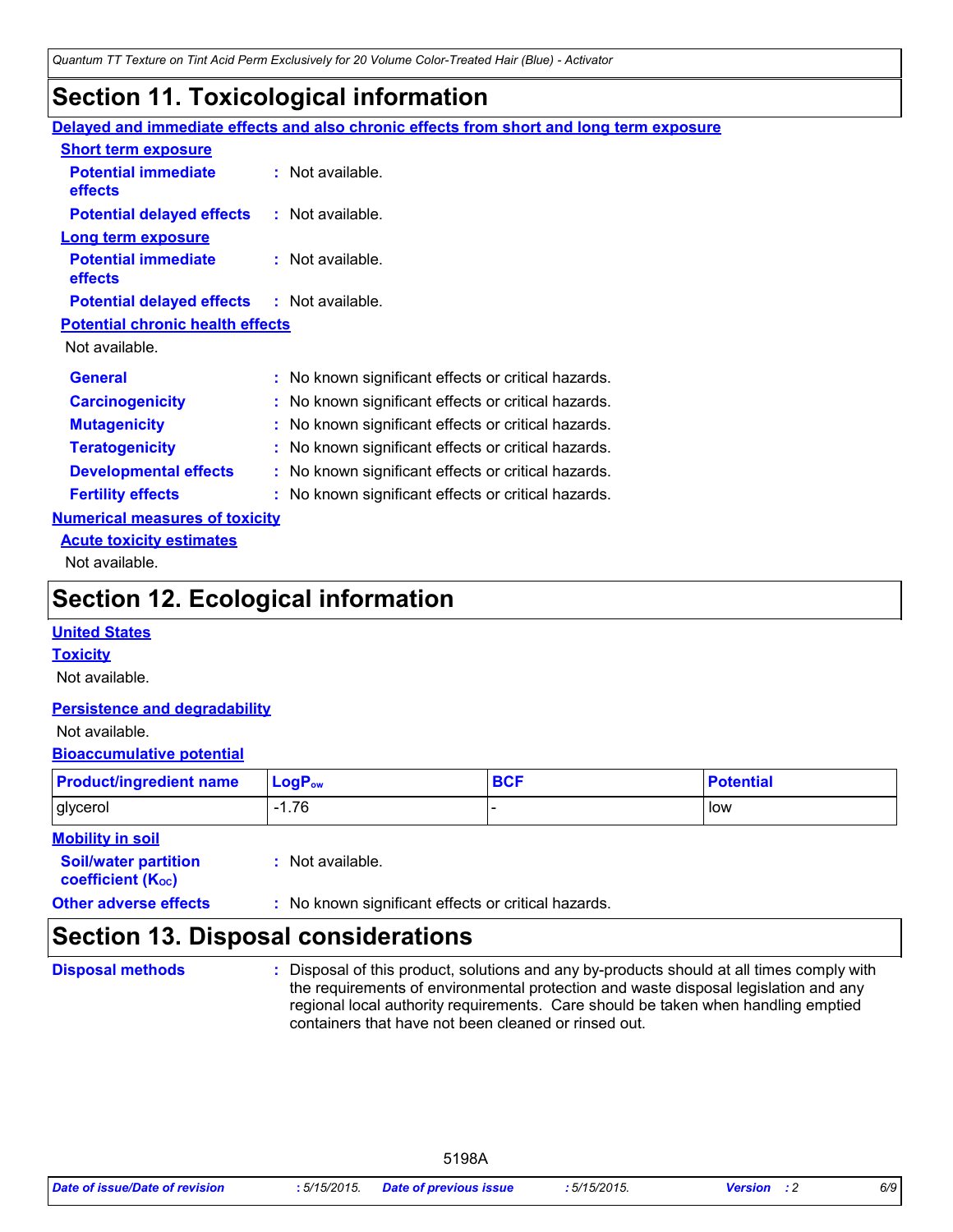*Quantum TT Texture on Tint Acid Perm Exclusively for 20 Volume Color-Treated Hair (Blue) - Activator*

### **Section 14. Transport information**

| <b>Regulatory</b><br>information       | <b>UN number</b>         | <b>Proper shipping name</b> | <b>Classes</b> |                          | PG* Label | <b>Additional</b><br>information |
|----------------------------------------|--------------------------|-----------------------------|----------------|--------------------------|-----------|----------------------------------|
| <b>DOT Classification</b>              | Not<br>regulated.        |                             |                | $\overline{\phantom{0}}$ |           |                                  |
| <b>TDG Classification</b>              | <b>Not</b><br>regulated. |                             |                | $\overline{\phantom{0}}$ |           |                                  |
| <b>Mexico</b><br><b>Classification</b> | <b>Not</b><br>regulated. |                             |                | $\overline{\phantom{0}}$ |           |                                  |
| <b>ADR/RID Class</b>                   | <b>Not</b><br>regulated. |                             |                | $\overline{\phantom{0}}$ |           |                                  |
| <b>IMDG Class</b>                      | <b>Not</b><br>regulated. |                             |                | $\blacksquare$           |           |                                  |
| <b>IATA-DGR Class</b>                  | <b>Not</b><br>regulated. |                             |                | $\overline{\phantom{0}}$ |           |                                  |

PG\* : Packing group

### **Section 15. Regulatory information**

| <b>U.S. Federal regulations</b>                                                   |  | : TSCA 8(a) CDR Exempt/Partial exemption: Not determined                  |                       |                                         |                 |                                                 |                                                 |
|-----------------------------------------------------------------------------------|--|---------------------------------------------------------------------------|-----------------------|-----------------------------------------|-----------------|-------------------------------------------------|-------------------------------------------------|
|                                                                                   |  | United States inventory (TSCA 8b): All components are listed or exempted. |                       |                                         |                 |                                                 |                                                 |
| <b>Clean Air Act Section 112</b><br>(b) Hazardous Air<br><b>Pollutants (HAPs)</b> |  | : Not listed                                                              |                       |                                         |                 |                                                 |                                                 |
| <b>Clean Air Act Section 602</b><br><b>Class I Substances</b>                     |  | : Not listed                                                              |                       |                                         |                 |                                                 |                                                 |
| <b>Clean Air Act Section 602</b><br><b>Class II Substances</b>                    |  | : Not listed                                                              |                       |                                         |                 |                                                 |                                                 |
| <b>DEA List I Chemicals</b><br>(Precursor Chemicals)                              |  | : Not listed                                                              |                       |                                         |                 |                                                 |                                                 |
| <b>DEA List II Chemicals</b><br><b>(Essential Chemicals)</b>                      |  | : Not listed                                                              |                       |                                         |                 |                                                 |                                                 |
| <b>SARA 302/304</b>                                                               |  |                                                                           |                       |                                         |                 |                                                 |                                                 |
| <b>Composition/information on ingredients</b>                                     |  |                                                                           |                       |                                         |                 |                                                 |                                                 |
| No products were found.                                                           |  |                                                                           |                       |                                         |                 |                                                 |                                                 |
| <b>SARA 304 RQ</b>                                                                |  | : Not applicable.                                                         |                       |                                         |                 |                                                 |                                                 |
| <b>SARA 311/312</b>                                                               |  |                                                                           |                       |                                         |                 |                                                 |                                                 |
| <b>Classification</b>                                                             |  | : Immediate (acute) health hazard                                         |                       |                                         |                 |                                                 |                                                 |
| <b>Composition/information on ingredients</b>                                     |  |                                                                           |                       |                                         |                 |                                                 |                                                 |
| <b>Name</b>                                                                       |  | $\frac{9}{6}$                                                             | <b>Fire</b><br>hazard | <b>Sudden</b><br>release of<br>pressure | <b>Reactive</b> | <b>Immediate</b><br>(acute)<br>health<br>hazard | <b>Delayed</b><br>(chronic)<br>health<br>hazard |
| glycerol                                                                          |  | 18.98                                                                     | No.                   | No.                                     | No.             | Yes.                                            | No.                                             |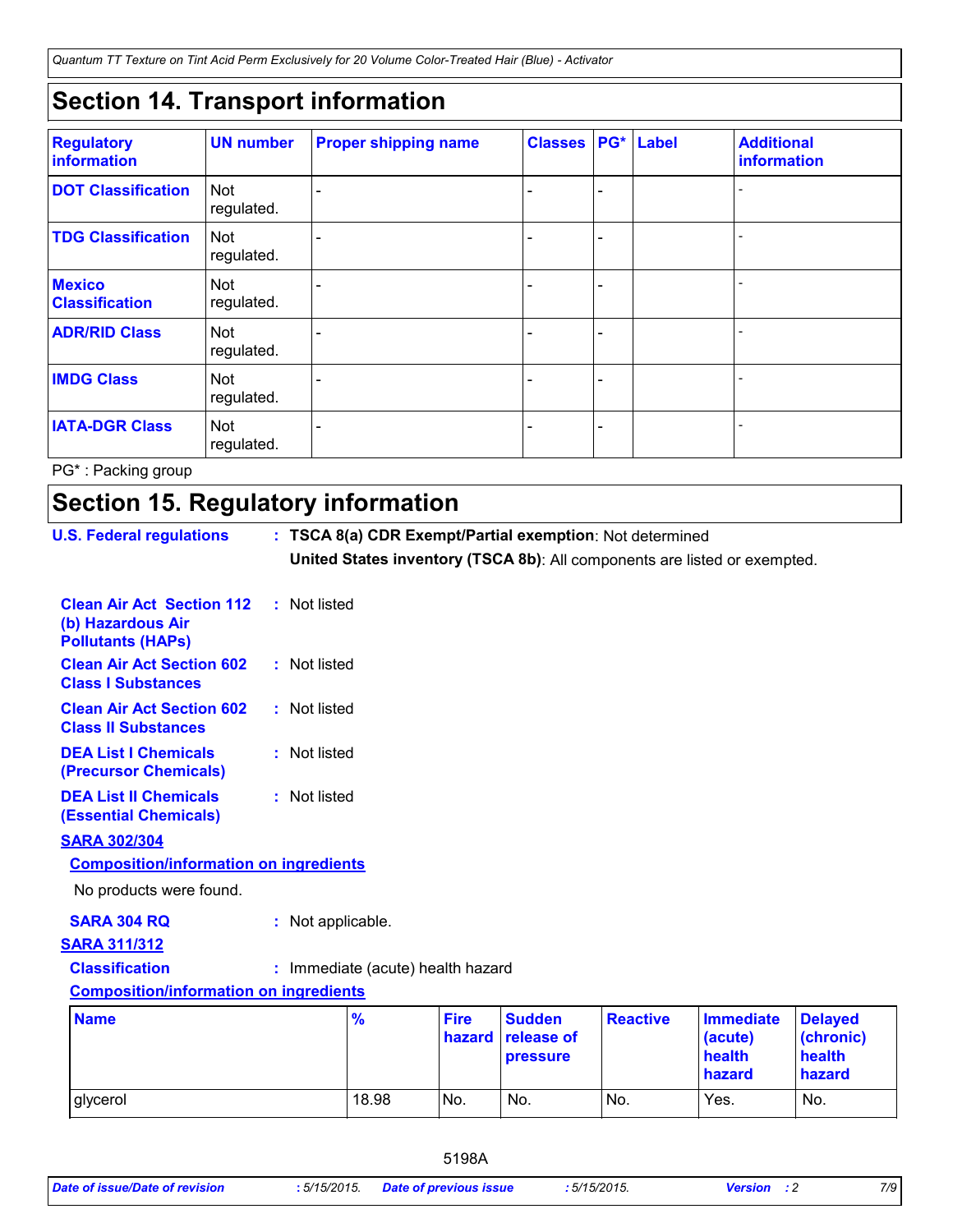### **Section 15. Regulatory information**

| <b>State regulations</b>                                                 |                                                                                                                                                                                                                                   |
|--------------------------------------------------------------------------|-----------------------------------------------------------------------------------------------------------------------------------------------------------------------------------------------------------------------------------|
| <b>Massachusetts</b>                                                     | : The following components are listed: GLYCERINE MIST                                                                                                                                                                             |
| <b>New York</b>                                                          | : None of the components are listed.                                                                                                                                                                                              |
| <b>New Jersey</b>                                                        | : The following components are listed: GLYCERIN; 1,2,3-PROPANETRIOL                                                                                                                                                               |
| <b>Pennsylvania</b>                                                      | : The following components are listed: 1,2,3-PROPANETRIOL                                                                                                                                                                         |
| <b>California Prop. 65</b>                                               | CALIFORNIA PROPOSITION 65: The following statement is made in order to comply with the California Safe Drinking<br>Water and Toxic Enforcement Act of 1986. This product is not known to the State of California to cause cancer. |
| Not available.                                                           |                                                                                                                                                                                                                                   |
| <b>International requlations</b>                                         |                                                                                                                                                                                                                                   |
| Not listed.                                                              | <b>Chemical Weapon Convention List Schedules I, II &amp; III Chemicals</b>                                                                                                                                                        |
| <b>Montreal Protocol (Annexes A, B, C, E)</b><br>Not listed.             |                                                                                                                                                                                                                                   |
| Not listed.                                                              | <b>Stockholm Convention on Persistent Organic Pollutants</b>                                                                                                                                                                      |
| <b>Rotterdam Convention on Prior Inform Consent (PIC)</b><br>Not listed. |                                                                                                                                                                                                                                   |
| <b>UNECE Aarhus Protocol on POPs and Heavy Metals</b><br>Not listed.     |                                                                                                                                                                                                                                   |
| <b>Canada</b>                                                            |                                                                                                                                                                                                                                   |
| <b>WHMIS (Canada)</b><br><b>Canadian lists</b>                           | : Not controlled under WHMIS (Canada).                                                                                                                                                                                            |
| <b>Canadian NPRI</b>                                                     | : None of the components are listed.                                                                                                                                                                                              |
| <b>CEPA Toxic substances</b>                                             | : None of the components are listed.                                                                                                                                                                                              |
| <b>Canada inventory</b>                                                  | : All components are listed or exempted.                                                                                                                                                                                          |
|                                                                          | This product has been classified in accordance with the hazard criteria of the Controlled Products Regulations<br>and the MSDS contains all the information required by the Controlled Products Regulations.                      |
| <b>Mexico</b>                                                            |                                                                                                                                                                                                                                   |
| <b>Classification</b>                                                    |                                                                                                                                                                                                                                   |
|                                                                          | <b>Flammability</b>                                                                                                                                                                                                               |
|                                                                          | $\Omega$<br><b>Reactivity</b><br><b>Health</b>                                                                                                                                                                                    |
|                                                                          | <b>Special</b>                                                                                                                                                                                                                    |
|                                                                          |                                                                                                                                                                                                                                   |

### **Section 16. Other information**

### **Hazardous Material Information System (U.S.A.)**